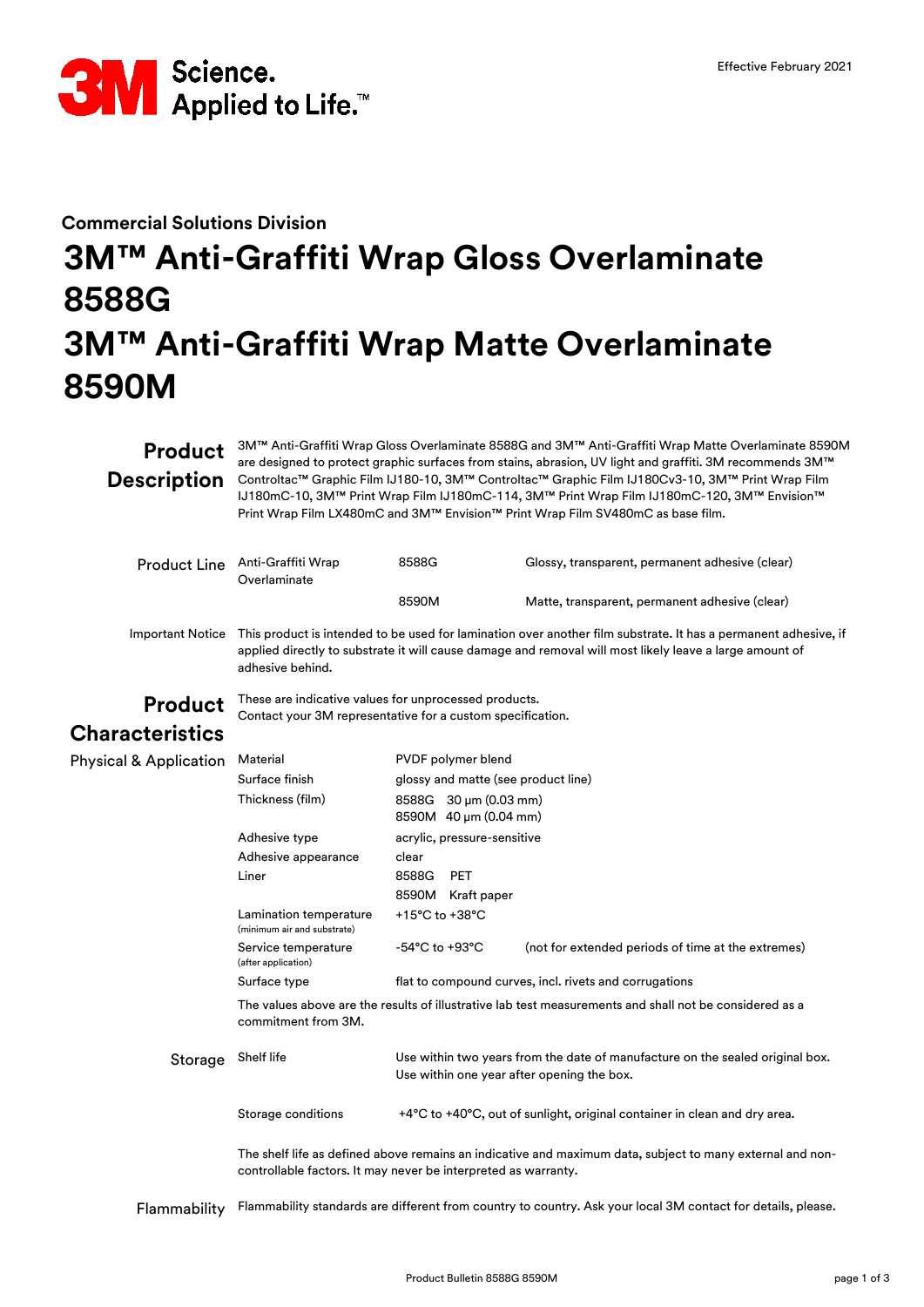### **Durability**  The durability of products is influenced by:

- the combinations of graphics materials used
- complete ink drying or curing
- selection, condition and preparation of the substrate

Vertical:

**Zone 1**

- surface texture
- angle and direction of sun exposure
- application procedures
- environmental factors
- the method and the frequency of cleaning.

```
The following durability data are given for unprocessed film only!
```
Climatic zone

Unprocessed film

Graphic durability is largely determined by the climate and the angle of exposure. Find below a table showing the durability of a product according to the angle of exposure and the geographical location of the application.

3M provides a warranty on a finished applied graphic within the framework of

For detailed graphic construction and application options along with specific Warranty periods, please see the Warranty matrices and Warranty information on

Visit www.3mgraphics.com/eu for getting more details about 3M's

Zone 1 Northern Europe, Italy (north of Rome), Russia

**exposure**

3M™ Performance Guarantee and MCS™

**Vertical outdoor**

transparent 8 years

Warranty



Exposure types Vertical: **The face of the graphic is** ±10° from vertical.

### **Usage Details**

[Please visit our website 3](http://multimedia.3m.com/mws/mediawebserver?mwsId=66666UgxGCuNyXTtoxM2mXMVEVtQEcuZgVs6EVs6E666666--&fn=3M_inkjet_printing_materials_Low)M.eu/graphicsolutions for more information on specific usage of 3M Inkjet [Printing Materials for Solv](http://multimedia.3m.com/mws/mediawebserver?mwsId=66666UgxGCuNyXTtoxM2mXMVEVtQEcuZgVs6EVs6E666666--&fn=3M_inkjet_printing_materials_Low)ent, UV and Latex Printing.

3M™ MCS™ warranty programs.

3M Graphic Solutions/Warranties.

comprehensive graphic solutions.

| All products | Except as noted otherwise:                                                                                                                        |  |  |
|--------------|---------------------------------------------------------------------------------------------------------------------------------------------------|--|--|
|              | - for use one 3M graphic film surfaces only                                                                                                       |  |  |
|              | - overlaminates have to be applied with the cold roll method                                                                                      |  |  |
|              | - moderate heated rollers (+40°C maximum!) might be used for UV printed<br>- minimize web tension of overlaminate to avoid stretching of product. |  |  |
| Note:        | Both heat and web tension can cause the overlaminate or graphic construction to<br>curl!                                                          |  |  |

## **Limitations of End Uses**

3M specifically does not recommend or warrant the following uses, but please contact us to discuss your needs to recommend other products.

## **Important Notice**

Not for applications to substrates other than graphic films.

- Not for applications to substrate surface shapes other than specified in this section or recommended in the product bulletin of the base film used for graphic construction.
- Do not print on overlaminate!
- 3M Commercial Solutions Division products are not tested against automotive manufacturer specifications!
- Non vertical applications will have a significant decrease in durability.